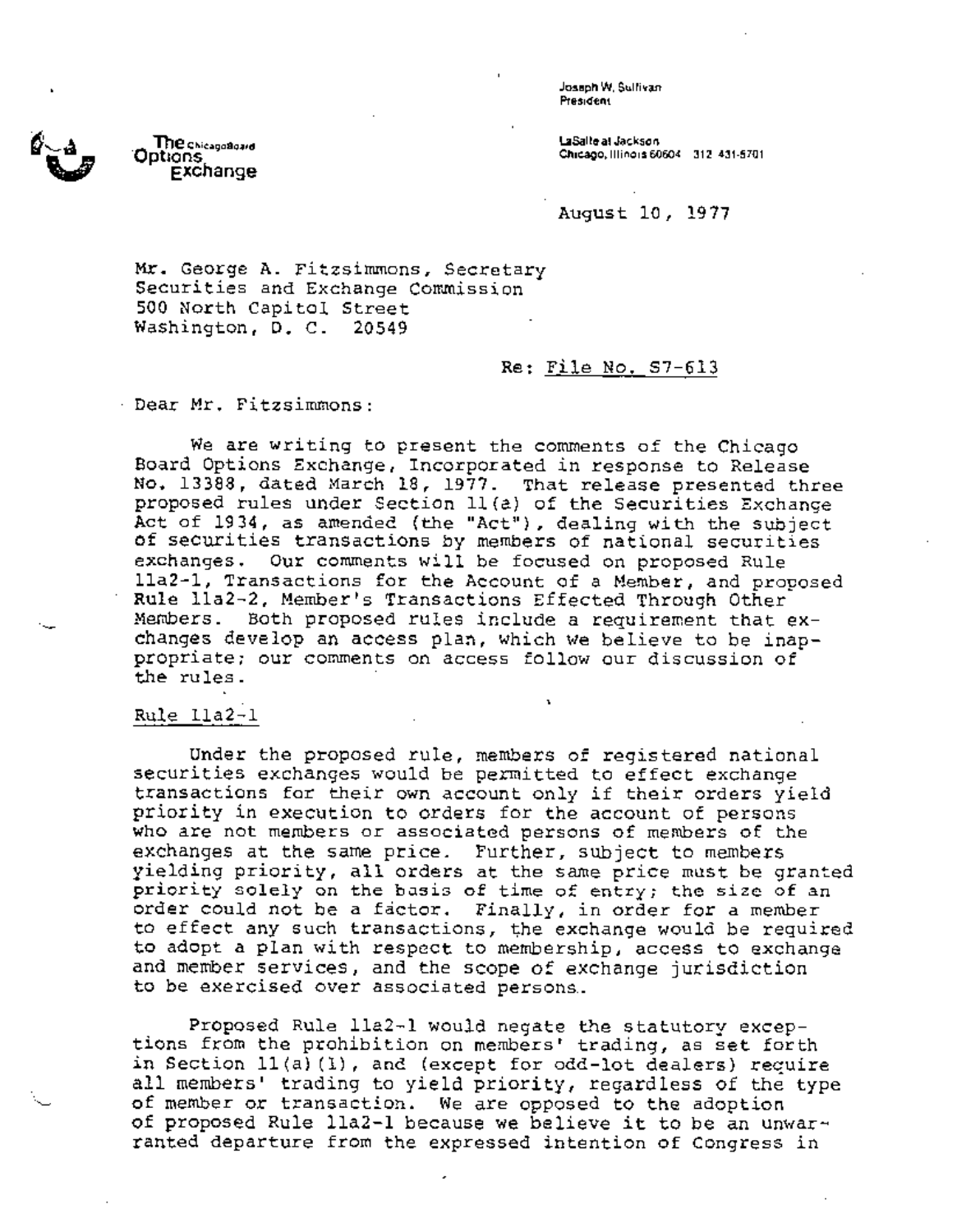Mr. George A. Fitzsimmons, Secretary Page Two

revising Section ll(a). Insofar as proposed Rule lla2-1 applies to transactions of a member acting in the capacity of a marketmaker, we believe the rule exceeds the power of the Commission. Further, at least as applied to a system of competing marketmakers, we believe the proposed rule to be unworkable.

Proposed Rule lla2-1 is inconsistent with the 1975 amendments to the Act and is a departure from the clear intent of the amendments because it writes out of the statute the exceptions to the Section ll(a) prohibition on members' trading that Were placed there by Congress. Each type of transaction listed in Section ll(a) (i), subparagraphs (A) through (F), has been determined to be beneficial to the marketplace, and no justification is offered for abridging the Congressionallygranted authority for such transactions. The Senate Report accompanying S.249 indicates that the Commission's power to regulate or prohibit one of the excepted categories of transactions was intended for circumstances where the exception was abused or exerted an undesirable influence on exchange trading. (Senate Report No. 94-75, p. 68.) Before such a wholesale rewriting of the statute occurs, the Commission should make.appropriate findings. The Release accompanying the proposed rule does not even argue the presence of such abuse or undesirable influence.

To the extent that proposed Rule lla2-1 applies to members acting in the capacity of market-makers, we believe it exceeds the power of the Commission. By Section ll(a) (2), Congress granted to the Commission the power to prohibit "transactions on a national securities exchange not unlawful under (Section 11(a)(1)) effected by any member thereof for its own account (unless such member is acting in the capacity of market-maker or odd-lot dealer) ...;" (emphasis supplied). That parenthetical clause is an express limitation on the Commission's authority to modify Section ll(a) (i), and cannot be overcome by reference to other parts of the Act. The clear intent of the statute is to preserve for the benefit of the marketplace the contributions of market-makers.

The proposed rule is wholly unworkable because it fails to take account of the realities of a trading crowd in a competing market-maker environment like that of the CBOE. On the CBOE, there is no single repository of bids and offers. Instead, there are numerous individual market-makers entering bids and offers in each security plus a Board Broker handling a book of non-member limit orders. Further, because these market-makers are not permitted to represent agency orders, and because many types of options orders cannot be held in the Board Broker's book, there are also a great number of brokers in each trading crowd bidding and offering on behalf of customers. Typical trading crowds on CBOE include 8-10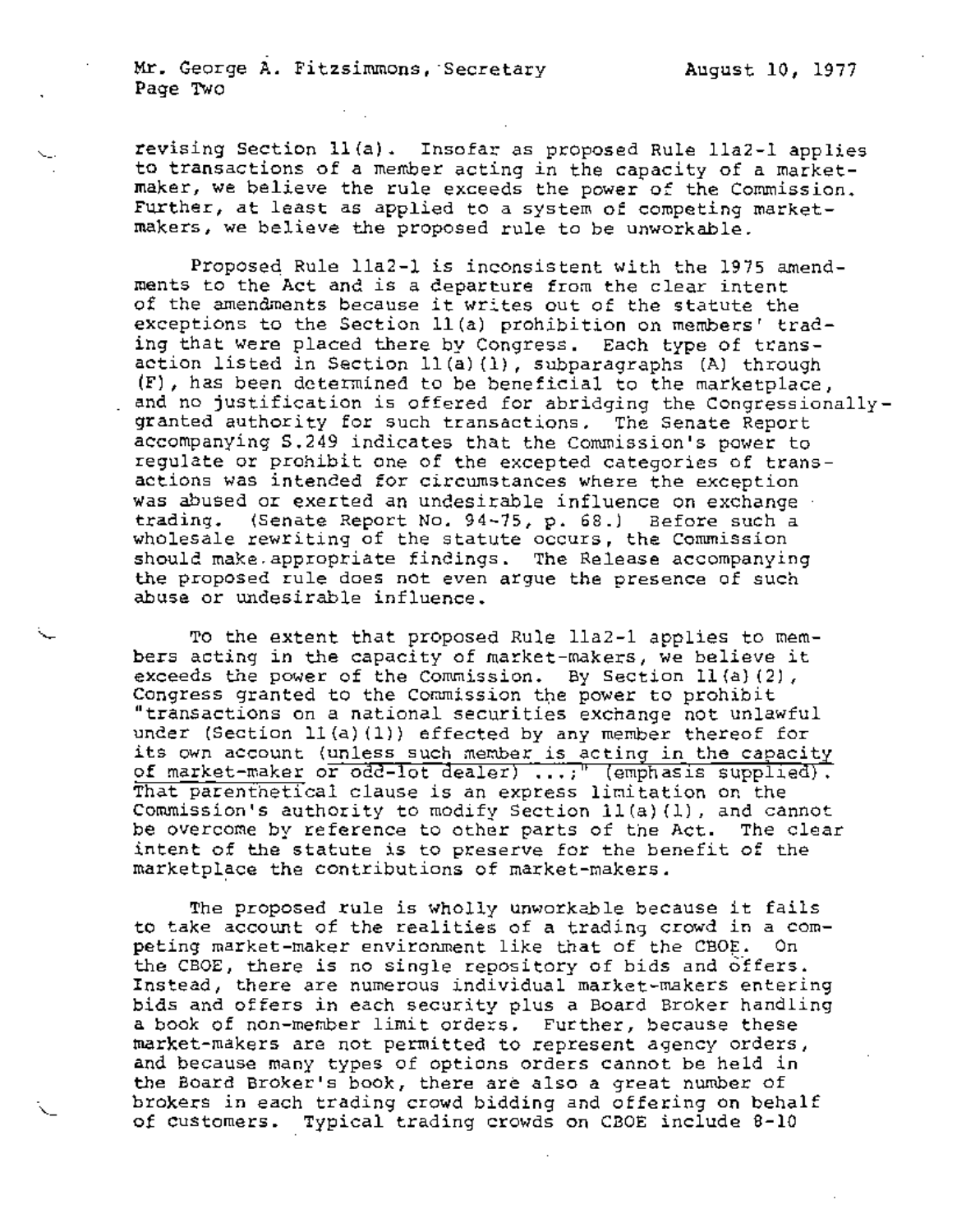$\ddot{\phantom{1}}$ 

market-makers, 4-6 floor brokers, plus the Board Broker, and considerably larger trading crowds are not uncommon. These numerous market participants may be bidding and offering simultaneously, some on behalf of members' orders (which must yield priority), some on behalf of associated persons' orders (which may have to yield priority - the eflect of proposed Rule lla2-1 is unclear) and some on behalf of non-member orders. It would wreak havoc on an auction market to have to stop the action each time a trade was proposed to be executed in order to determine the priority of the would-be participants, taking account of the status of the initiating parties and the times of order entry. Such a trading procedure would be cumbersome enough on an exchange with a unitary specialist. Carried over to the CBOE's system of multiple, competing market-makers with a separate individual handling the limit order book, the requirements of proposed Rule lla2-1 may well grind the market to a halt. There are simply too many participants and too many transactions to be able to classify and rank each order represented in a crowd. The Commission itself has recognized the difficulty of establishing a system capable of making the necessary distinctions among large numbers of brokers and dealers without impeding trading. (Release at page 52.)

CBOE does have in place a workable system for affording meaningful priority to non-member orders. We believe that the system is the most practical for CBOE's trading environment and that it goes further toward establishing public order priority than those of other exchanges. With limited exceptions in the case of single price openings and combination orders, limit orders displayed by CBOE's Board Brokers have priority over other bids and offers in the crowd at the same price, regardless of time of entry; size is not a factor. No member is permitted to place an order with a Board Broker for an account of that member or any other member of the Exchange.\* The system works because attention need be focused on only one place: If a Board Broker is displaying the highest bid or lowest offer at the post, that bid or offer has priority over other orders at the same price, and reference need not be made to other orders in the crowd. Priority of orders at the same price within the book is afforded solely by time of entry; size is not a factor.

<sup>\*</sup> As a means of further strengthening public order priority, on December 21, 1976 CBOE filed with the Commission under Rule 19b-4 an amendment to its Rule 7.4(SR-CBOE-76-26). The proposed rule change would prohibit Board Brokers from accepting limit orders for the account of any broker-dealer, regardless of its membership status. The purpose of the proposed amendment was further explained in the letter from Scott L. Lager to Sheldon Rappaport, dated July 15, 1977. The filing is awaiting Commission action.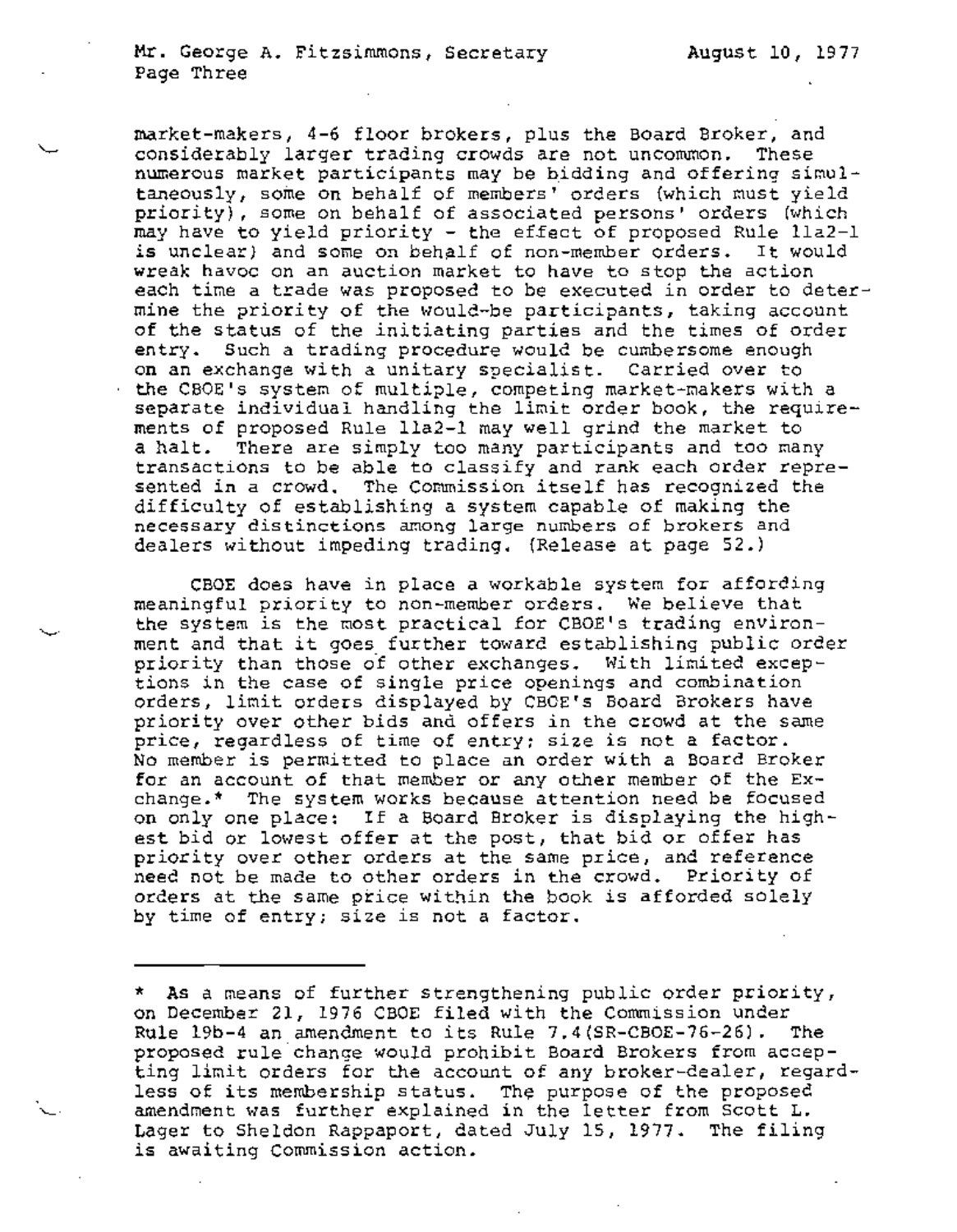August i0, 19 77

We note that proposed Rule lla2-1 applies only to members of national securities exchanges and that no comparable rule requiring non-member broker-dealers to yield priority on orders effected for their own account has been proposed. We believe that, given the severe restrictions imposed on members' trading by proposed Rule lla2-1, adoption of the rule will establish a strong disincentive to exchange membership, with a number of consequences.

First, the Commission's avowed goal of redressing the "undue professional advantage accruing to members" may be circumvented. With the sophisticated communication facilities utilized by market professionals today, the historical onfloor/off-floor distinction no longer has the significance it once had. Non-member broker-dealers, having the same communications facilities and access to the marketplace as members, would be able to effect transactions for their own account without regard to the necessity of yielding priority to public orders. Second, the viability of the exchanges would be impaired because of the erosion of the capital and floor capability necessary to maintain a fair and orderly market. Third, an abrupt exodus by members from exchanges would raise serious problems of self-governance and surveillance for those broker-dealers no longer a member of any exchange. Finally, those members who remain as members would be placed at a serious competitive disadvantage vis-a-vis the ex-members, who would be able to trade unfettered by the proscriptions of the rule.

## Rule iia2-2

Proposed Rule iia2-2 would prohibit a member from effecting a transaction on an exchange for its own account, an account of an associated person or an account as to which the member or an associated person exercises investment discretion unless the transaction either fits one of the statutory exemptions under Section 11(a)(1)(A) through (H) or is effected pursuant to an order transmitted from off the floor and is executed by a member other than the member or an associated person of the member who initiated the order. The initiating member or associated person may do no more than transmit the order to the floor. Further, the exchange on which the latter transaction occurs must have filed an access plan identical to the one described above under Rule lla2-1.

%

We would support this effort by the Commission to alleviate the blanket prohibition of Section ll(a) on members' exchange trading that does not otherwise qualify for the exemptions of Section ll(a)(1) (A) through (F), assuming some redress of the perceived imbalance of professional presence on exchange floors is deemed necessary. We note, again, however, that